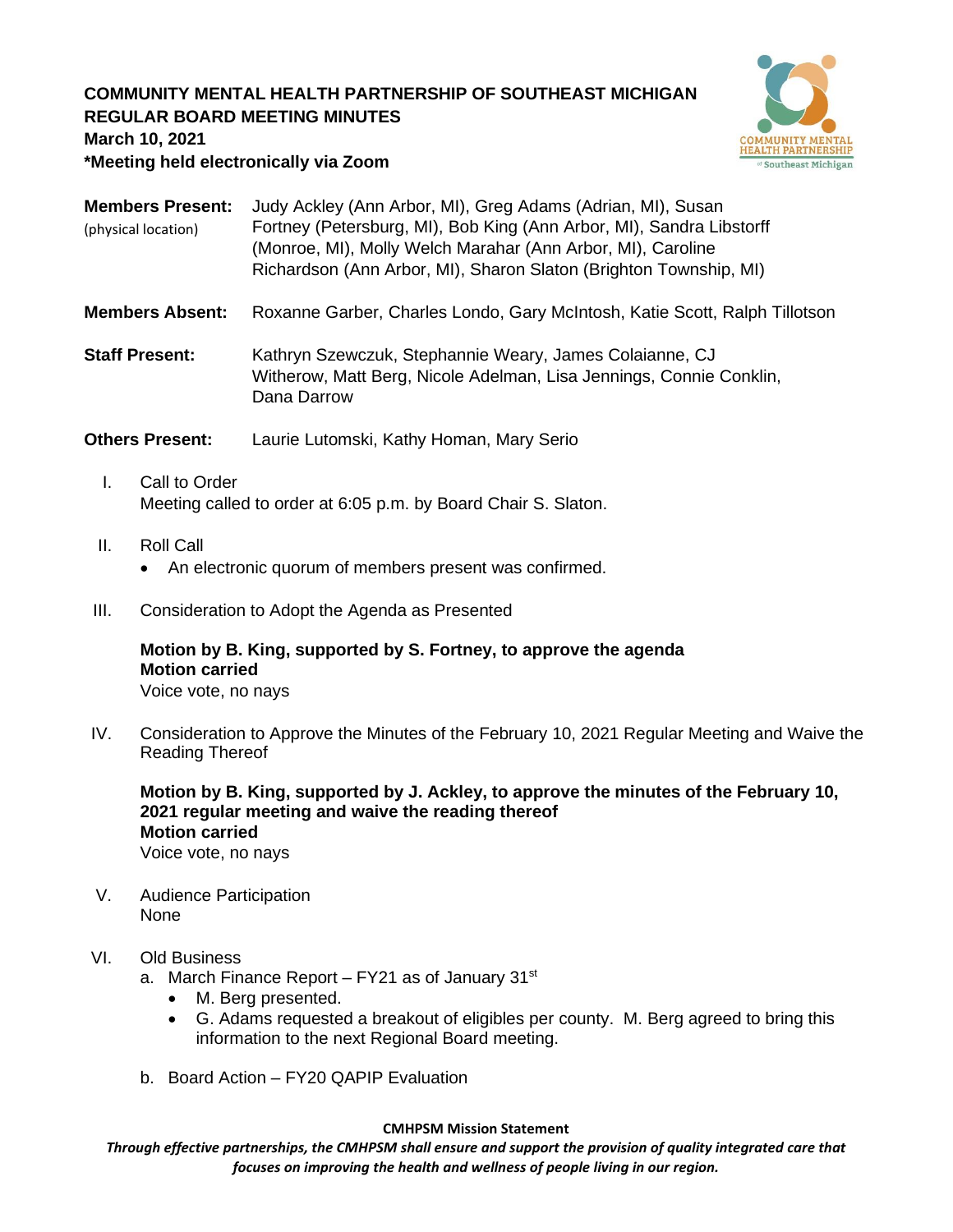• CJ Witherow presented an executive summary.

## **Motion by B. King, supported by G. Adams, to approve the Annual Summary and Evaluation of the Quality Assessment and Performance Improvement Program (QAPIP) for FY20**

**Motion carried**

Vote

Yes: Ackley, Adams, Fortney, King, Libstorff, Welch Marahar, Richardson, Slaton No:

Absent: Garber, Londo, McIntosh, Scott, Tillotson

- c. Board Action Conflict of Interest Waiver Review
	- J. Colaianne presented.
	- 12 of the 13 board members have an arrangement that should be noted (serving as both a regional board member and a CMHSP board member).
	- M. Welch Marahar has a separate form indicating her employment with the MDHHS department.
	- M. Cochran is the OPB chair and is also the chair of the Monroe County SUD Coalition. He always abstains from any vote related to funding for the Coalition.

**Motion by B. King, supported by M Welch Marahar, to approve a resolution acknowledging and/or waiving potential conflicts of interest as disclosed by CMHPSM Regional Board members, Oversight Policy Board members and CMHPSM employees that were required to attest to any such arrangements Motion carried**

Vote

Yes: Ackley, Adams, Fortney, King, Libstorff, Welch Marahar, Richardson, Slaton No:

Absent: Garber, Londo, McIntosh, Scott, Tillotson

- d. CEO Evaluation Committee Update
	- S. Weary will send a reminder to those board members who haven't responded yet.
	- J. Colaianne will meet with the committee later this month to review responses.
- VII. New Business
	- a. Board Action Contracts Approval

# **Motion by J. Ackley, supported by C. Richardson, to approve the CEO to execute the contracts/amendments as presented**

**Motion carried**

Vote

Yes: Ackley, Adams, Fortney, King, Libstorff, Welch Marahar, Richardson, Slaton No:

Absent: Garber, Londo, McIntosh, Scott, Tillotson

- b. Board Action Provider Premium Pay Regional Extension
	- This action no longer needed because state has approved the \$2.25/hr provider premium pay.

**Motion by S. Libstorff, supported by M. Welch Marahar, to ignore this proposal and move on to the next proposal Motion carried** Vote

#### **CMHPSM Mission Statement**

*Through effective partnerships, the CMHPSM shall ensure and support the provision of quality integrated care that focuses on improving the health and wellness of people living in our region.*